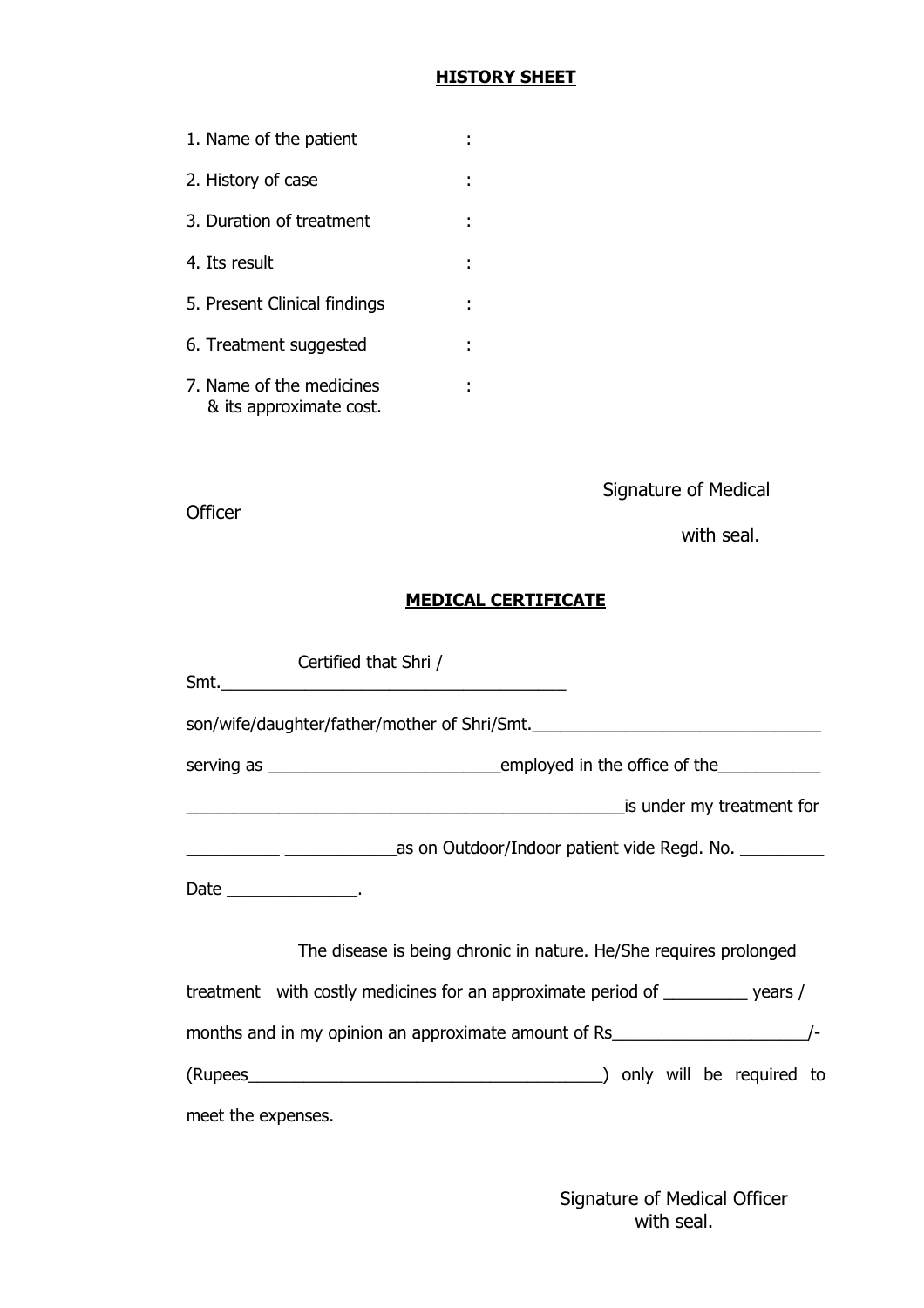#### UNDERTAKING FOR AVAILING MEDICAL ADVANCE FROM O.P.R & W FUND, CUTTACK \*\*\*

I\_\_\_\_\_\_\_\_\_\_\_\_\_\_\_\_\_\_\_\_\_\_\_\_\_\_\_\_\_\_\_\_\_\_\_\_\_\_\_H/o, W/o, S/o, D/o of Shri/ Smt. of the death of my extending O.P.R & W Advance, as sanctioned to him / her may be recouped from his / her Salary / R.C.M bills / Pensionary benefits such as D.C.R.G., unutilised Leave Salary or Death Relief amount. I also declare that, I will not object to such recovery in future.

Witness:- (1)

(2)

**SIGNATURE** 

#### UNDERTAKING FOR AVAILING MEDICAL ADVANCE FROM O.P.R & W FUND, CUTTACK \*\*\*

I \_\_\_\_\_\_\_\_\_\_\_\_\_\_\_\_\_\_\_\_\_\_\_\_\_\_\_\_\_\_\_\_ Rank\_\_\_\_\_\_\_\_\_\_\_\_\_\_\_\_ office of the <u>\_\_\_\_\_\_\_\_\_\_\_\_\_\_\_</u> do here by undertake that in case of my discharge / dismissal / retirement or death, the outstanding O.P.R & W Fund advance as sanctioned in my favour may be recouped from my Salary / R.C.M bills / Pensionary benefits such as D.C.R.G, G.P.F, unutilised Leave Salary or Death Relief amount as the case may be. Witness:- (1)

(2)

**SIGNATURE** 

Counter signature of Head of office with Seal